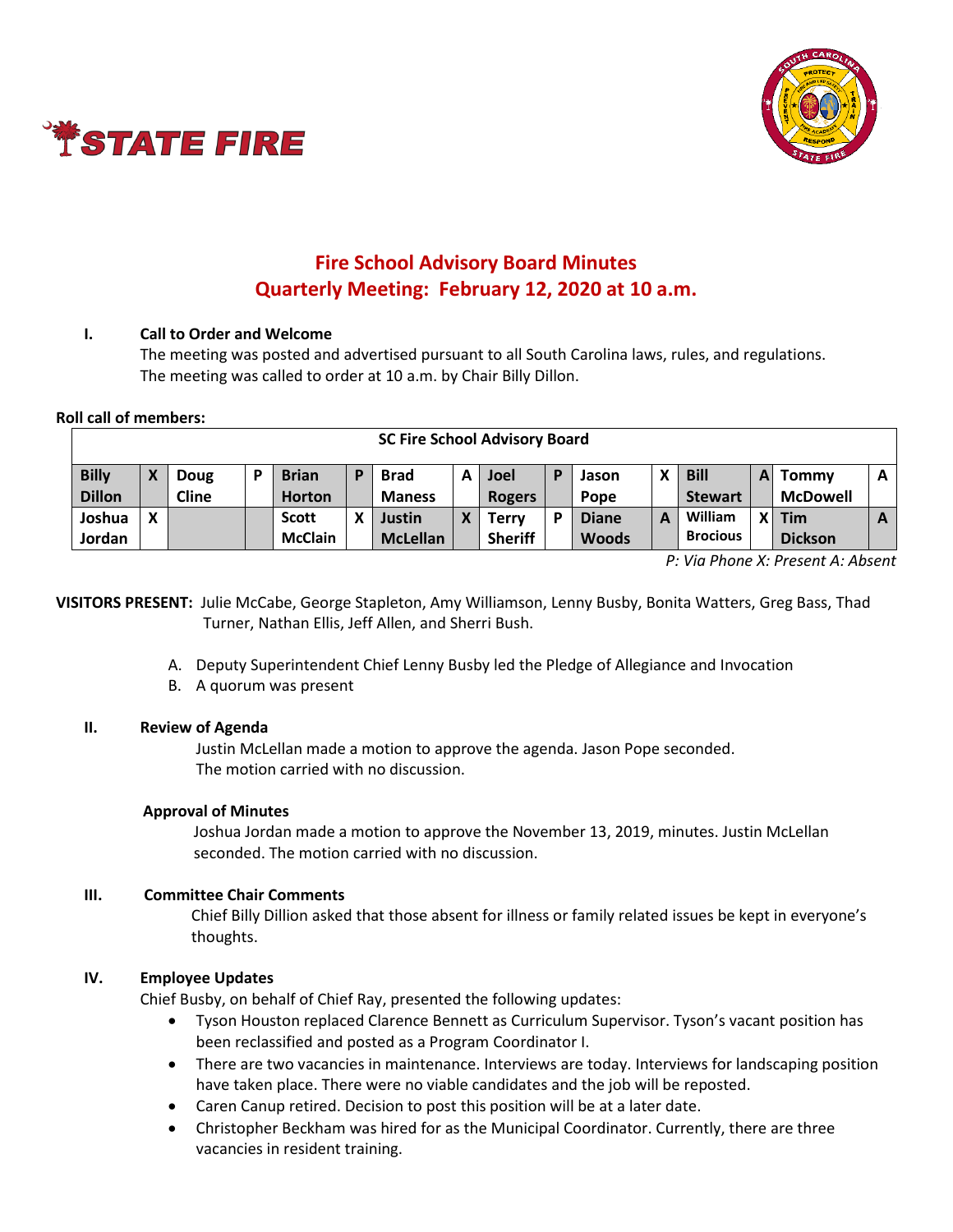- Program Coordinator II position has been posted for Special Operations training.
- Billy Dillion asked if any class cancelations are due to Academy vacancies. Lenny Busby advised him no customers have been turned away nor have any classes been canceled due to staffing issues.

## **V. Superintendent's Remarks**

Chief Busby, on behalf of Chief Ray, presented the following updates:

• Offered thanks for support of the committee and the Fire Chiefs Association during the dorm and fire station renovations and the Executive Chief Officer Conference.

## **VI. State Fire Marshal's Remarks**

Nathan Ellis, on behalf of Chief Jonathan Jones, presented the following updates:

• Offered thanks for the support of the committee and continued partnership with fire departments

## **Finance Related**

- A. George Stapleton, on behalf of Chief Jones, presented the following updates:
	- Compared to a year ago, the Fire Academy increased its revenue by \$19,000.
	- Revenue for industrial and EMD is down approximately \$132,000 due to the renovations for the dorm and fire station. Industrial training has increased. There was approximately \$50,000 of industrial training for December 2019. A sizable increase is expected in the spring now that the dorms have reopened.
	- Academy expenses are tracking, as expected. Currently, the operating budget is just under 50 percent of what was budgeted for the year. The current cash balance after the dorm and fire station renovations and drill tower repair is \$7,288,709.61. There will be two additional deposits this year. Chief Jones will give a more detailed report on the cash balance at the May meeting.
	- Changes made to the Fire Portal's billing screens were implemented in January. There are no issues. Currently, staff is testing multiple invoices payments.

## **CPIP Project Updates**

- B. George Stapleton, on behalf of Chief Jones, presented the following updates:
	- Dorms were at full capacity for the first time since renovations were completed. There were a few minor problems, which were corrected by maintenance staff.
	- Fire alarm system in Building Three has to be replaced. Equipment has been ordered.
	- Eight boosters will be installed in the dorms to allow guests access to internet and Wi-Fi.
	- Audio-visual equipment is being installed in the upstairs classroom in the fire station today.
	- All 10 of the fire station doors are being replaced. Fire station floors will either be repaired or replaced. Bathrooms will also be upgraded with new vanities and sinks.
	- Tower bricks will be replaced with concrete panels this summer.
	- There are three additional capital improvement projects: Re-surfacing the front parking lot and paving the gravel parking lot next to USAR building at \$135,000. Renovation of bathrooms in the cafeteria, Building 4, the training ground, and student processing on site at \$150,000. A request for \$100,000 has be made to replace the HVAC systems that have not been replaced. There are funds set aside for the replacement of the P-TAC units in the dorms.
	- Total cost for the capital improvement projects is \$1,120,782.

## **VII. Subcommittee Reports -** None

#### **VIII. Section Reports**

#### **Facilities**

Greg Bass provided a facilities update:

- Posted position for landscapers (less than 30 hours)
- Replaced breaker and starter at the main lift station
- Hydro-scrubbed drains in the cafeteria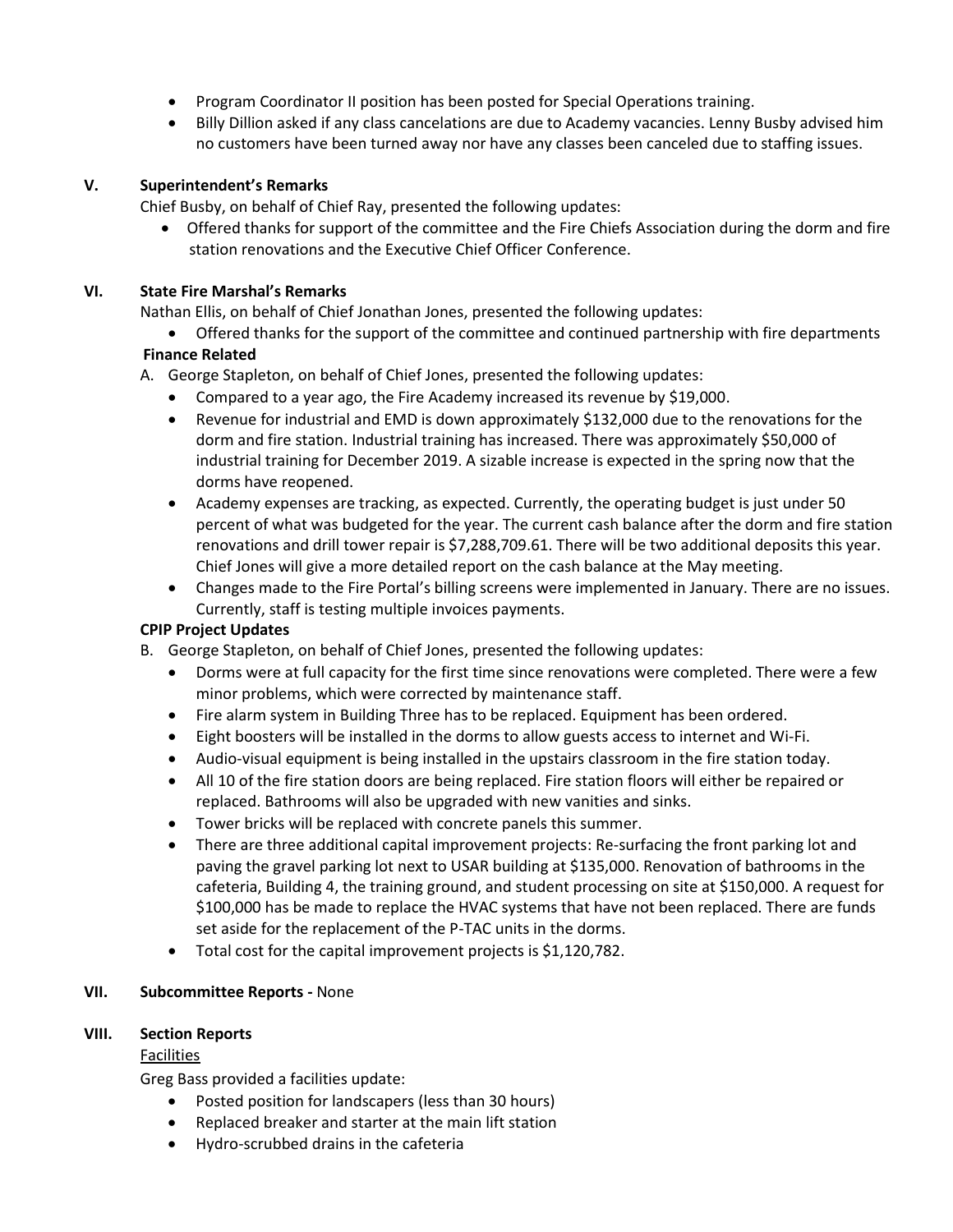- Installed new gutters on Building 4 provided by the SC Firefighters' Association.
- Completed 79 of 86 submitted work orders last quarter.
- Granted approval to replace gas pumps

## Curriculum and Instructional Design

Bonita Watters provided additional curriculum updates:

- 3309 *Introduction to Technical Rescue* is now offered twice monthly and a \$5 fee has been added. Registration is required
- 1123 is the new *Building Construction Awareness* class. It replaces combustible and noncombustible.
- 1124 *Basic Inspections Pre-incident Plans and Fire Safety Surveys* is a new class. An instructor preview and pilot will be scheduled.
- Most of the online course have been moved from Moodle to Blackboard. The remaining classes will be added soon.
- Increased social media activity.

## **Training**

Lenny Busby provided a training section update:

- Current recruit school has 20 students.
- Fire Investigation class is March 9-14, 2020. This class is full.
- Gretchen Gambrell is the new Administrative Assistant in Region 2.
- A Fire and Life Safety Educator class will be scheduled this summer
- Enrollment for the CODI series is low and in danger of being canceled. Staff is proceeding with less than the minimum and advertising openings.
- Washington-Dulles Airport has 200 in need of AARF training. To observe our program, they will be sending two students.
- Regional coordinators are now promoting county-wide training.

## EMS

Julie McCabe provided a training update:

- The EMT course is down from 12 to 11 students due to grades. There are four lecture days left, skills assessments, and the written test is April 29, 2020.
- The first two sessions of the EMT refresher course with City of Columbia are completed. The final course is scheduled for April.
- There have been several requests for EMT and EMR from around the state. Greenwood is planning to host an EMR class working in conjunction with Greenwood EMS. Bluffton Township will be offering their recruits the EMT class at the end of March with more than 20 students enrolled.
- Jasper County, Beaufort Air station, and Burton Fire Station signed the clinical agreement so that students riding in the fire trucks can do assessments without transporting. Currently working with other departments for clinic agreements.
- An EMT class will begin in Bamberg at the end of this month.
- Working on gathering ALS equipment to offer paramedic continuing education courses.
- EMS Symposium is March 4, 2020, in Myrtle Beach.
- The April 4, 2020, instructor workshop is approved for 7.5 CEU's toward national registry certification.
- SC EMS working group meets quarterly to discuss EMS related news. The next meeting is April 15, 2020 at 10 a.m.